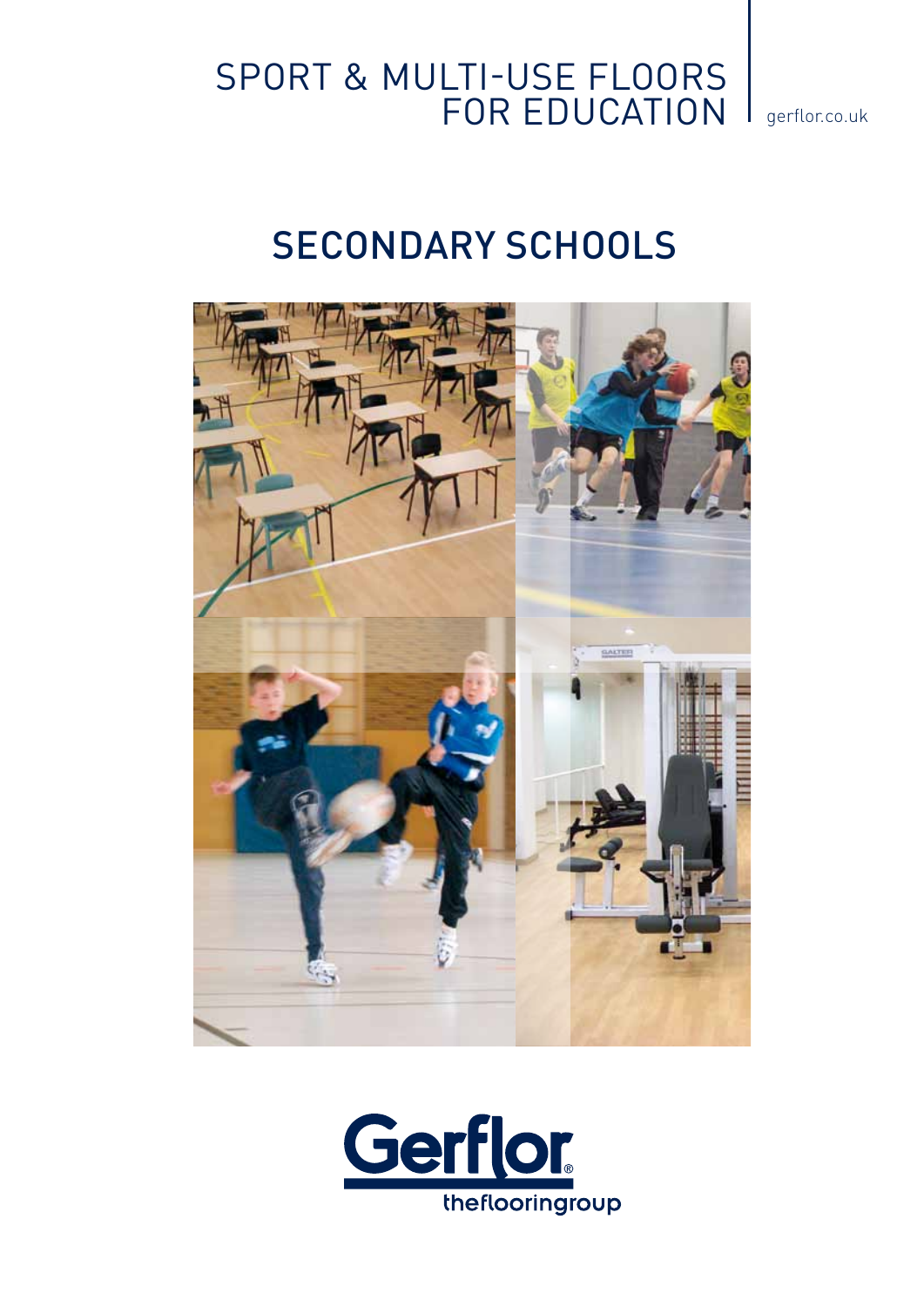# Taraflex<sup>™</sup> the perfect choice **for secondary schools.**



### **Gerflor innovation at the forefront**

Gerflor's continual investment in research and development has earned us our reputation for Innovation. More importantly it has kept our products at the cutting edge for activity, multi-use and sports flooring. Gerflor are now the only company to provide a complete range of flooring from safe activity flooring to elite sports performance floors. Floors that provide a

safe environment for the youngest users to floors that have been fitted at every Olympic games since 1976. More than 60 million square metres have been laid world wide and over six million people play on Taraflex™ flooring everyday.



"The Taraflex<sup>™</sup> Sport M Performance has been down over a year now a looks fantastic. It's remarkably easy to clean and comes up looking like new every time. Gerflor offered a huge amount of advice, brought in samples and were able to show us examples of their work that we could visit. They gave us total confidence."

**Stuart Dodds, Assistant Head Teacher, Wilmslow High School.**

#### **Multi-Use flooring**

Gerflor have a range of multi-use flooring which are ideal for colleges and universities. They provide shock and impact protection for various sports and activities, reducing injury from bumps and falls but when those times are over and the area needs to be used for teaching or other uses, the floor will perform like any vinyl floor. Gerflor floors are hygienic, easy to clean, hard wearing and easy to maintain.

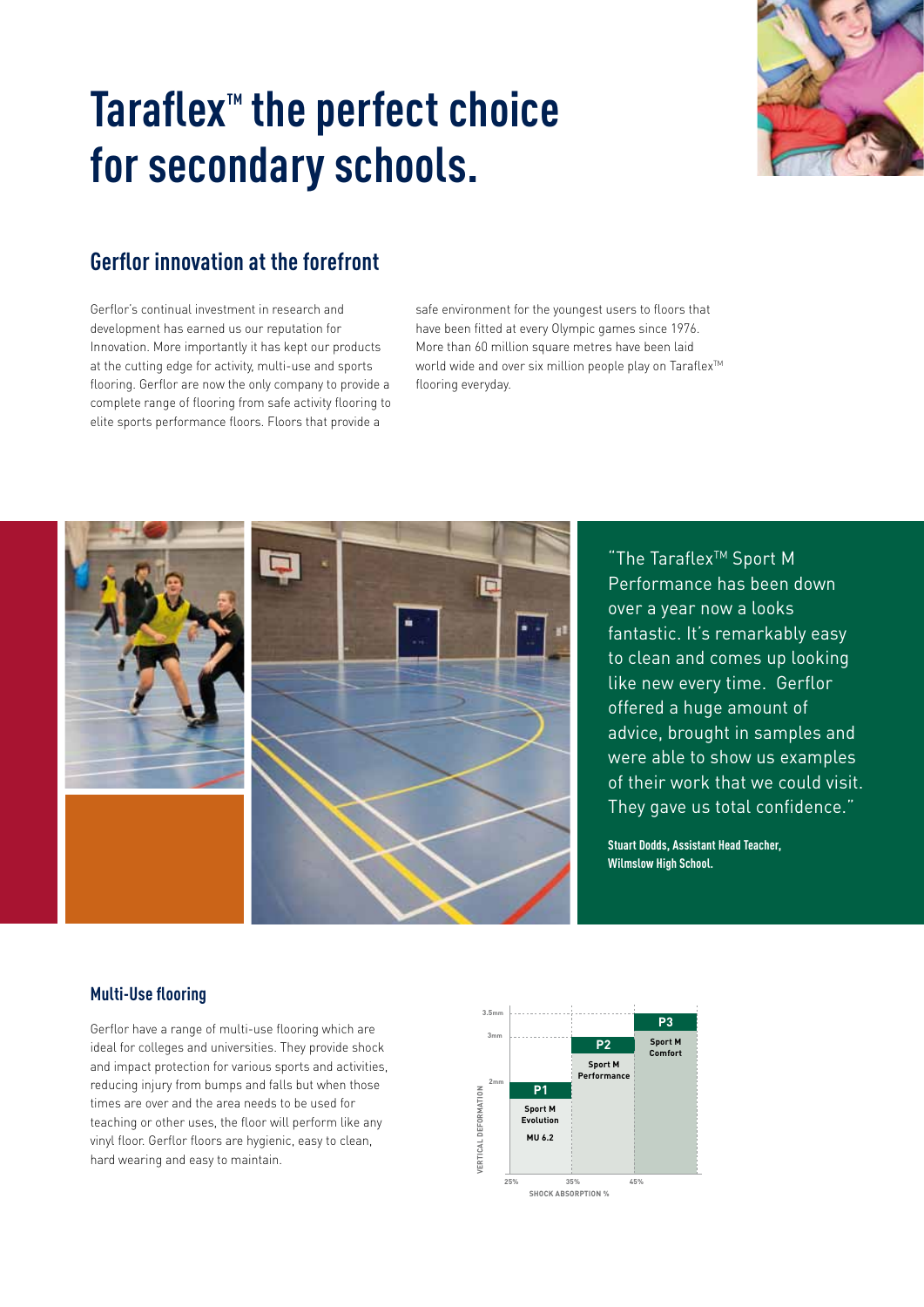

#### **Comfort**

Once a subjective matter the level of comfort can now be measured thanks to revolutionary Independent studies by one of France's leading Universities. The conclusion saw Taraflex™ offering the highest level of comfort for users with comfort relating directly to protecting the children. With discomfort being the main reason for non-enjoyment of sport and exercise, Taraflex™ floors assist more than any other floor to ensure that people enjoy their experience of exercising safely. Yet again Gerflor's continued strive for improvement mean that floors continue to protect the youngest users of the floor whilst also aiding elite sportsmen and women.





#### **Safety**

Taraflex<sup>™</sup> floors can help reduce repetitive impact injuries. The innovative composition of the floor also ensures user safety when deliberately diving or accidentally falling.

Taraflex<sup>™</sup> flooring uses patented Protecsol® surface treatment that is unique to Gerflor. Some of it's key benefits include:

- A skin-burn free surface, when you slide across some floors the heat builds up and can give grazes or burns, Protecsol® reduces the friction temperature by 25% thus minimizing the risk of friction burns.
- Protecsol® is described as an intelligent surface: it forms the ideal compromise between slide and grip for sport shoes. The floor provides safe grip but allows the foot to move freely as they rotate reducing twist and jarring injury.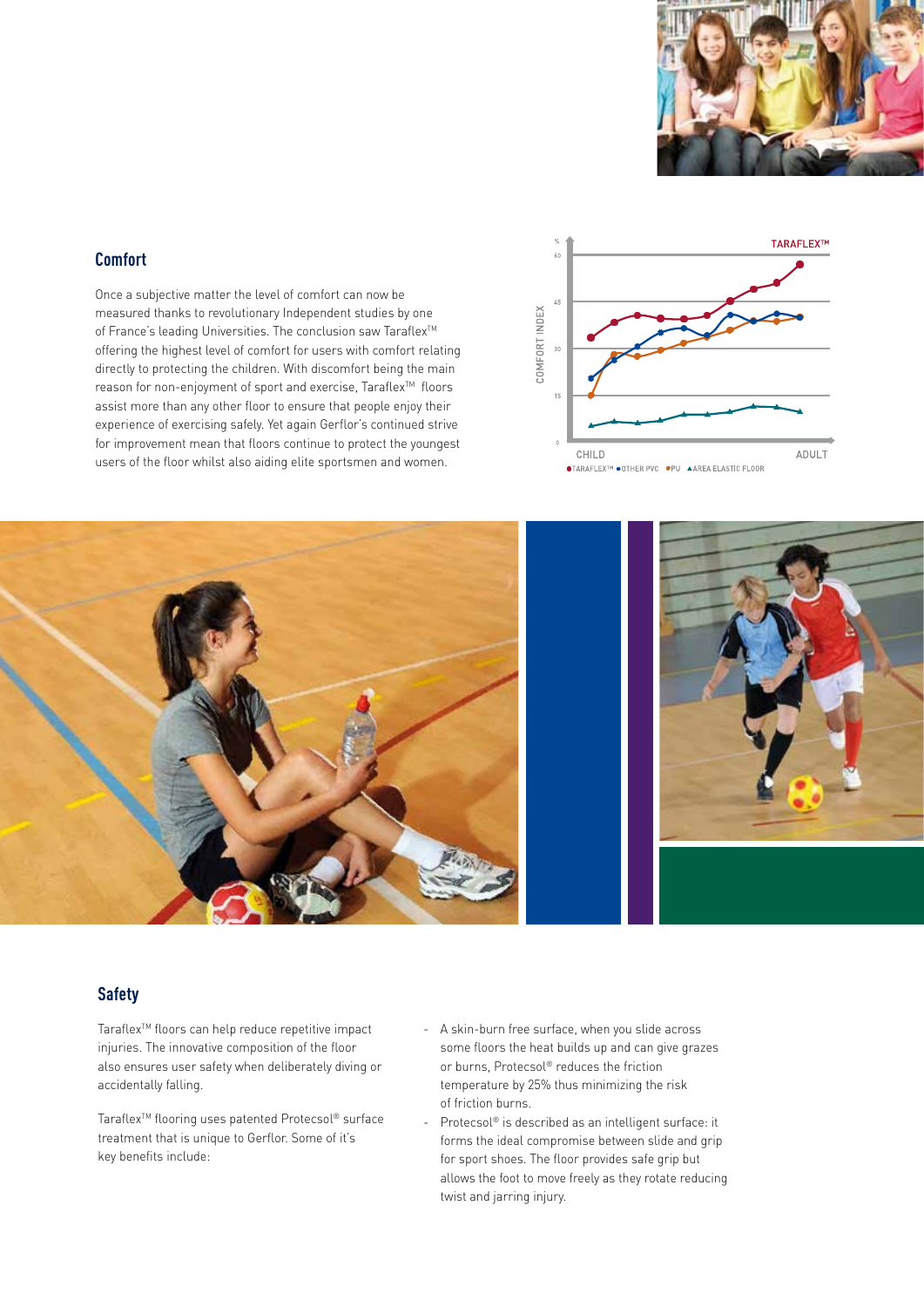

#### **Maintenance**

With Maintenance costs over the life of materials far outweighing the initial cost, Gerflor recognise the importance of minimising ongoing costs and disruption to facilities. Unlike more traditional sports floors, the Taraflex™ surface treatment, Protecsol® eliminates the need for heavy duty maintenance with no resealing or re-applying treatments. Cleaning becomes less of a burden on a facility's resources with a dry sweep being the best form of maintenance.

"We wanted to provide the pupils, staff and local community with a new and modern sports facility and we looked at a number of solutions that would enable us to do that. The walls were re painted, repairs to the lighting system were undertaken and a brand new Taraflex<sup>™</sup> Sports floor was installed. This has given us what looks like a million pound venue for a fraction of the price, in fact we spent just £45k."



**Jake Collin, Director of Community Sport, Cardinal Heenan School**

#### **Long lasting performance at a low cost**

Taraflex<sup>™</sup> is a hygienic surface with intelligent properties making it a cost effective solution.

Independent testing has proved that our innovative treatments reduce both time and costs required to protect standard, resilient floor coverings. This process has the double benefit of both cutting costs and reducing the environmental impact of the product.

Our unique Eco-Fit™ free floating installation system also cuts laying costs significantly.

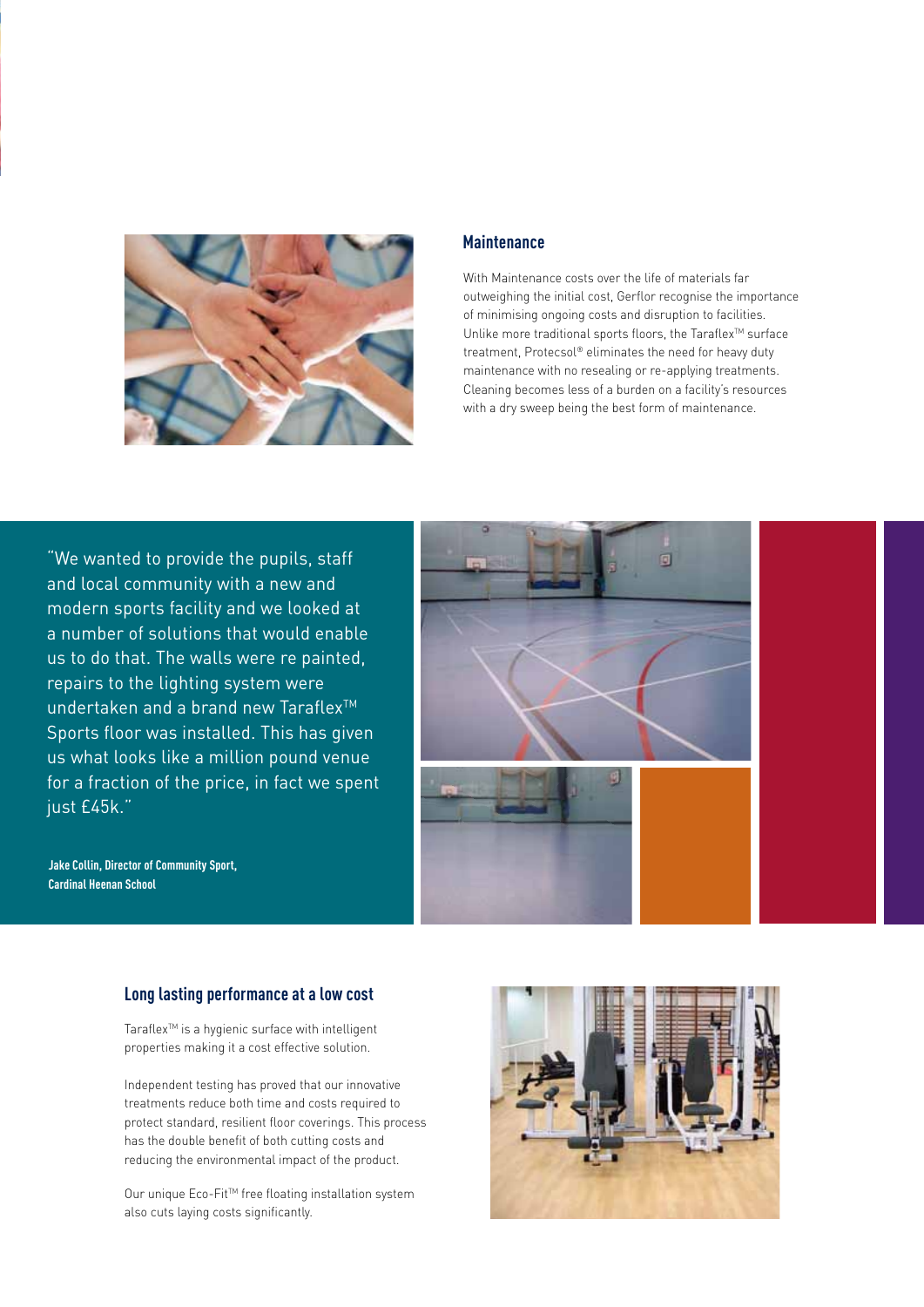# **Taraflex<sup>™</sup> Multi-Use flooring**



## Taraflex<sup>™</sup> Sport M Comfort (P3)

### **Maximum comfort and safety!**

- u The first TaraflexTM sports floor in the **P3 category** (≥45% of shock absorption)
- Suited to all levels and all sports
- u Vertical deformation **≤3.5mm**
- Equivalent to area elastic and wooden sprung floors, but 30% cheaper



### Taraflex<sup>™</sup> Sport M Performance (P2) **Comfort and performance combined!**

- $\blacktriangleright$  The best compromise of comfort and safety for all levels and all users
- **P2 category** (35% to 45% of shock absorption)
- u Vertical deformation **≤3.0mm**
- High abrasion resistance **three times greater** than that required by the Standard



## **Taraflex<sup>™</sup> Multi-Use 6.2**

### **The new sports floor suitable for medium multipurpose usage.**

- ▶ A real sports floor in the P1 category (25 to 35% of shock absorption)
- Indentation resistance **two times greater** than that required by the Standard
- Excellent resistance to **heavy loads** (static and rolling)
- Abrasion resistance **three times greater** than that required by the Standard



### **Eco-FitTM free floating installation system for dry surfaces.**

- **Saves time & money** can be laid over most existing flooring
- **Long lasting** ease of repair during the material's life
- **Lowest life-cycle cost** end of life material recycling is easy

### **The secrets of Taraflex™**

### **Protecsol® 1**

A surface treatment with the unique and patented triple action Protecsol®, offers three key benefits:

• An 'intelligent' surface treatment, forming the ideal compromise between slide and grip for sports shoes

- A skin-burn free surface
- Cost effective and easy to maintain

### **63 CXP™ HD**

• The light and elastic foam of the lower layer compresses totally in order to ensure comfort and safety.

• The VHD foam of the upper layer remains firm, making the deformation trough around the foot two times larger for higher freedom of movement in rotation and secure foothold to minimize the injury risk.

### **Sanosol® 4**

Applied in the factory during manufacture, the Sanosol® treatment provides lasting protection for the materials against bacteria and mould.



### **<sup>2</sup>** D-Max+<sup>™</sup>

A compound surface complex, made up of calendared PVC sheets, is now reinforced with two fibreglass grids, providing an outstanding dimensional stability for free-floating installations using the Eco-Fit™ System. Indentation resistance is also improved by 35% to increase the range of floor usage.